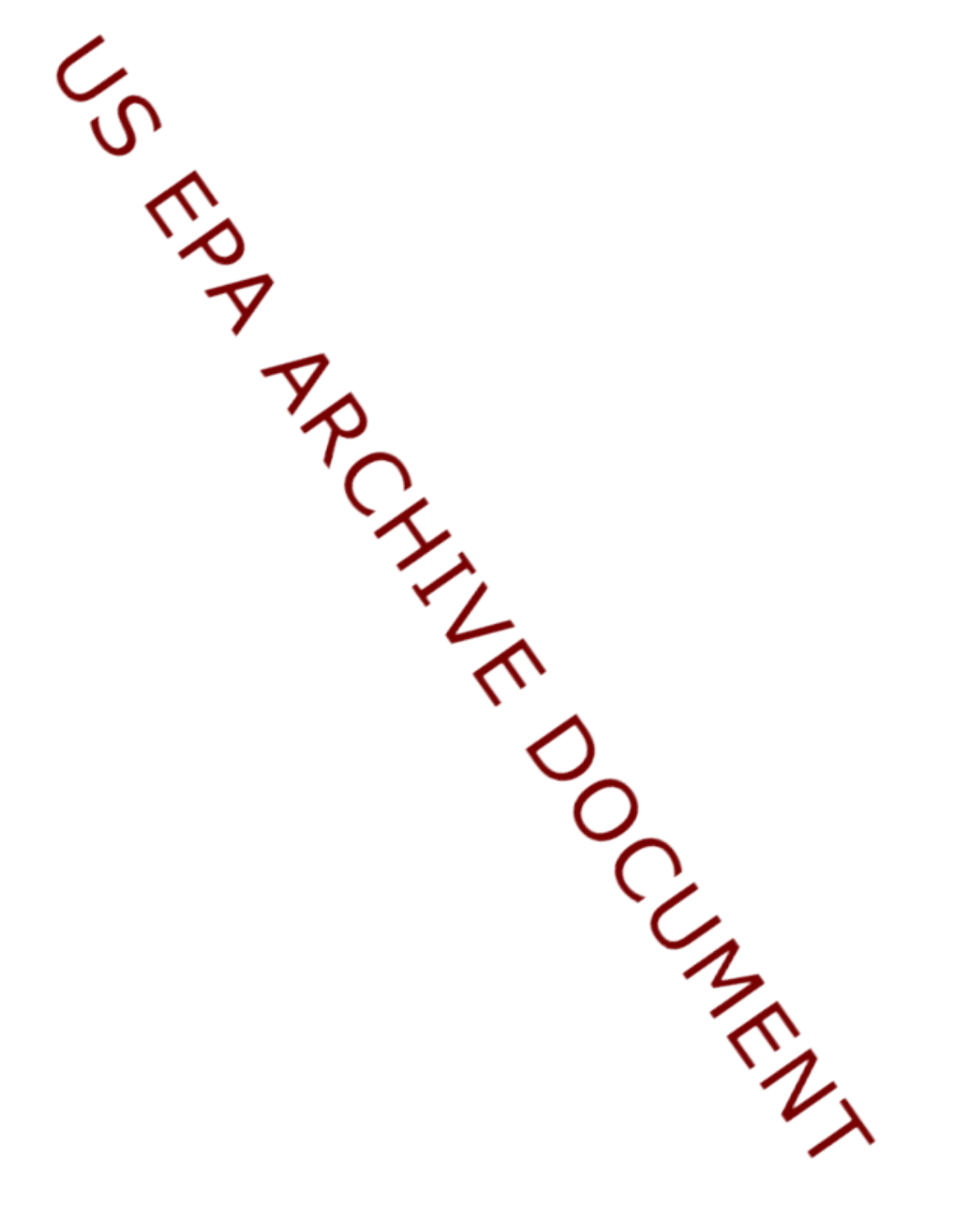# **Consumer Factsheet on: PARA-DICHLOROBENZENE (p-DCB)**

[List of Contaminants](http://www.epa.gov/safewater/hfacts.html) 

#### As part of the Drinking Water and Health pages, this fact sheet is part of a larger publication: **National Primary Drinking Water Regulations**

 States Environmental Protection Agency (EPA). This is a factsheet about a chemical that may be found in some public or private drinking water supplies. It may cause health problems if found in amounts greater than the health standard set by the United

#### **What is p-DCB and how is it used?**

 mainly as an insecticidal fumigant against clothes moths and as a deodorant for garbage and restrooms. Para-dichlorobenzene (p-DCB) is an organic solid of white crystals with a mothball-like odor. It is used It is also used as an insecticide and fungicide on crops, and in the manufacture of other organic chemicals and in plastics, dyes, pharmaceuticals.

 The list of trade names given below may help you find out whether you are using this chemical at home or work.

#### **Trade Names and Synonyms:**

Paradichlorobenzene Paradichlorobenzol Paramoth Di-Chloricide Paradi Paradow Persia-Perazol Evola Parazene

# **Why is p-DCB being Regulated?**

 based solely on possible health risks and exposure, are called Maximum Contaminant Level Goals. In 1974, Congress passed the Safe Drinking Water Act. This law requires EPA to determine safe levels of chemicals in drinking water which do or may cause health problems. These non-enforceable levels,

 The MCLG for p-DCB has been set at 75 parts per billion (ppb) because EPA believes this level of protection would not cause any of the potential health problems described below.

 Based on this MCLG, EPA has set an enforceable standard called a Maximum Contaminant Level (MCL). MCLs are set as close to the MCLGs as possible, considering the ability of public water systems to detect and remove contaminants using suitable treatment technologies.

 The MCL has been set at 75 ppb because EPA believes, given present technology and resources, this is occur in drinking water. the lowest level to which water systems can reasonably be required to remove this contaminant should it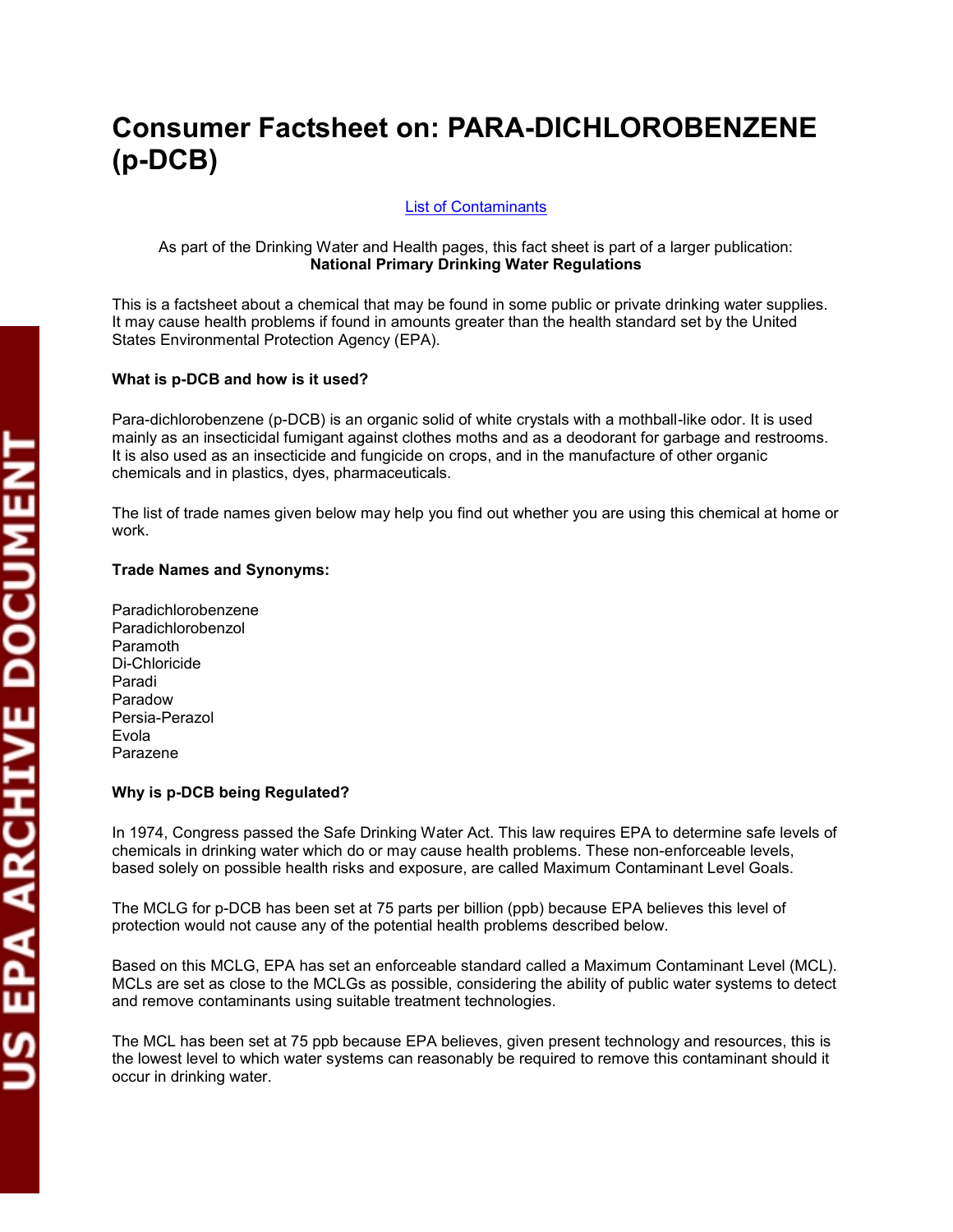These drinking water standards and the regulations for ensuring these standards are met, are called National Primary Drinking Water Regulations. All public water supplies must abide by these regulations.

### **What are the Health Effects?**

 Short-term: EPA has found p-DCB to potentially cause the following health effects when people are exposed to it at levels above the MCL for relatively short periods of time: nausea, vomiting, headaches, and irritation of the eyes and respiratory tract.

 the MCL: anemia, skin lesions, appetite loss, damage to liver and changes in blood. Long-term: p-DCB has the potential to cause the following effects from a lifetime exposure at levels above

#### **How much p-DCB is produced and released to the environment?**

 74 million lbs. of p-DCB were consumed by industry in 1986, and demand was predicted to increase. of p-DCB pollution in Lake Ontario. Chemical waste dump leachates and direct manufacturing effluents are reported to be the major source

 34,000 lbs. Releases to land totalled nearly 4,500 lbs. These releases were primarily from a single From 1987 to 1993, according to the Toxic Release Inventory, p-DCB releases to water totalled almost chemical manufacturing plant in West Virginia.

#### **What happens to p-DCB when it is released to the environment?**

 accumulate in most aquatic life, though it may in some fishes. p-DCB only moderately binds to soil so it may leach to ground water. Otherwise, it will evaporate and be slowly broken down by microbes. If released to water, it will largely evaporate. p-DCB is not likely to

# **How will p-DCB be Detected in and Removed from My Drinking Water?**

 supplier to collect water samples every 3 months for one year and analyze them to find out if p-DCB is contaminant. The regulation for p-DCB became effective in 1989. Between 1993 and 1995, EPA required your water present above 0.5 ppb. If it is present above this level, the system must continue to monitor this

 Packed Tower Aeration. If contaminant levels are found to be consistently above the MCL, your water supplier must take steps to reduce the amount of p-DCB so that it is consistently below that level. The following treatment methods have been approved by EPA for removing p-DCB: Granular activated charcoal in combination with

#### **How will I know if p-DCB is in my drinking water?**

 required to prevent serious risks to public health. If the levels of p-DCB exceed the MCL, 75 ppb, the system must notify the public via newspapers, radio, TV and other means. Additional actions, such as providing alternative drinking water supplies, may be

# **Drinking Water Standards:**

Mclg: 75 ppb

Mcl: 75 ppb